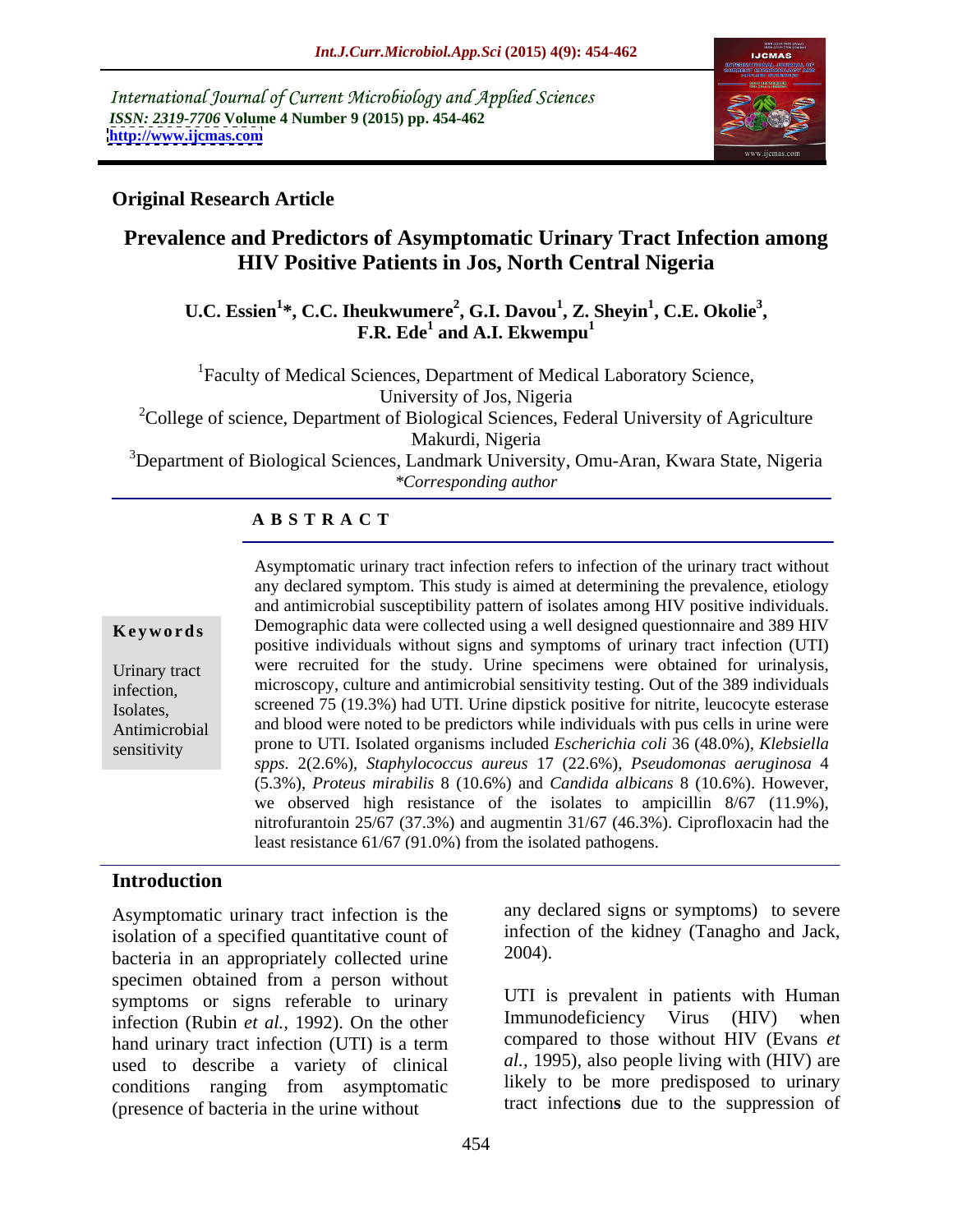their immunity (Bakke and Diagranes, 1991; Kayima *et al.,* 1996; Kumamoto *et al.,* 2002). Most deaths by AIDS are usually associated with opportunistic infection. However, several studies have suggested a correlation between low CD4+ counts and the presence of asymptomatic bacteriuria (Hoepelman *et al.,* 1992; De Pinho *et al.,* 1994; Awolude *et al.,* 2011).

A report from Calabar indicates that HIV positive individuals with  $CD<sub>4</sub>$ + count of less asymptomatic bacteriuria (Inyang-Etoh *et* 

Result from a study on UTI among HIV infected individuals in Libya revealed that microscopic urinalysis (urine dipstick) alone<br>Ethical clearance was obtained from the cannot accurately predict occurrence of UTI (Buzayan and Taher, 2009).

In Nigeria, Samuel *et al.,* (2012), reported *Escherichia coli* as the most frequently isolated pathogen among HIV positive individuals. Gram positive organisms,<br>including  $S(\cdot, t, t)$ including *Staphylococcus aureus*, have also been reported as pathogens in HIV positive individuals with asymptomatic UTI (Inyang-

Screening of urine for asymptomatic the questionnaire age, sex, occupation, bacteriuria does not form part of the routine test for the management of HIV patient against opportunistic infections in HIV care centres. Many workers had reported occurrence of UTI as one of the opportunistic infections in HIV positive patients.

We therefore conduct this study to  $\frac{1}{N}$  from the matricular without symptoms of determine the prevalence, etiology,  $\mathbf{C}$  and  $\mathbf{C}$ antibiotic sensitivity and indicators of asymptomatic UTI among HIV positive individuals in our health care centres in Jos, Nigeria.

### **Materials and Methods**

#### **Study design**

This study was a prospective cross sectional study carried out between April to July of 2013 in Jos, North central Nigeria.

### **Study population/Area**

than  $200x10^9$  L<sup>-1</sup> had the highest rate of assessing health care at APIN (AIDS  $\frac{1}{2}$  heal the highest rate of assessing health care at APIN (AIDS) had the highest rate of  $\frac{assessing}{g}$  in the calc at AFIN (AIDS) *al.,* 2009). Faithalive Foundation in Jos, North central The study was carried out on 389 asymptomatic HIV positive individual Prevention Initiative in Nigeria) Jengre and Nigeria.

#### **Ethical considerations**

Ethical clearance was obtained from the research and ethics committee of APIN Jengre and Faithalive Foundation in Jos.

Specimens were collected from individuals who consented to participate in the study.

### **Data collection**

Etoh *et al.*, 2009). Concert demographic data from participants. A standardized questionnaire was used to collect demographic data from participants. The following information was captured on the questionnaire: age, sex, occupation, pre/post antibiotic use, CD4 educational level, marital status etc.

#### **Sample collection**

The present study was carried out by collecting 5ml of mid-stream urine (MSU) specimen from female and male HIV positive individuals without symptoms of UTI.

The samples were labeled and transported to the laboratory within 1hour of collection.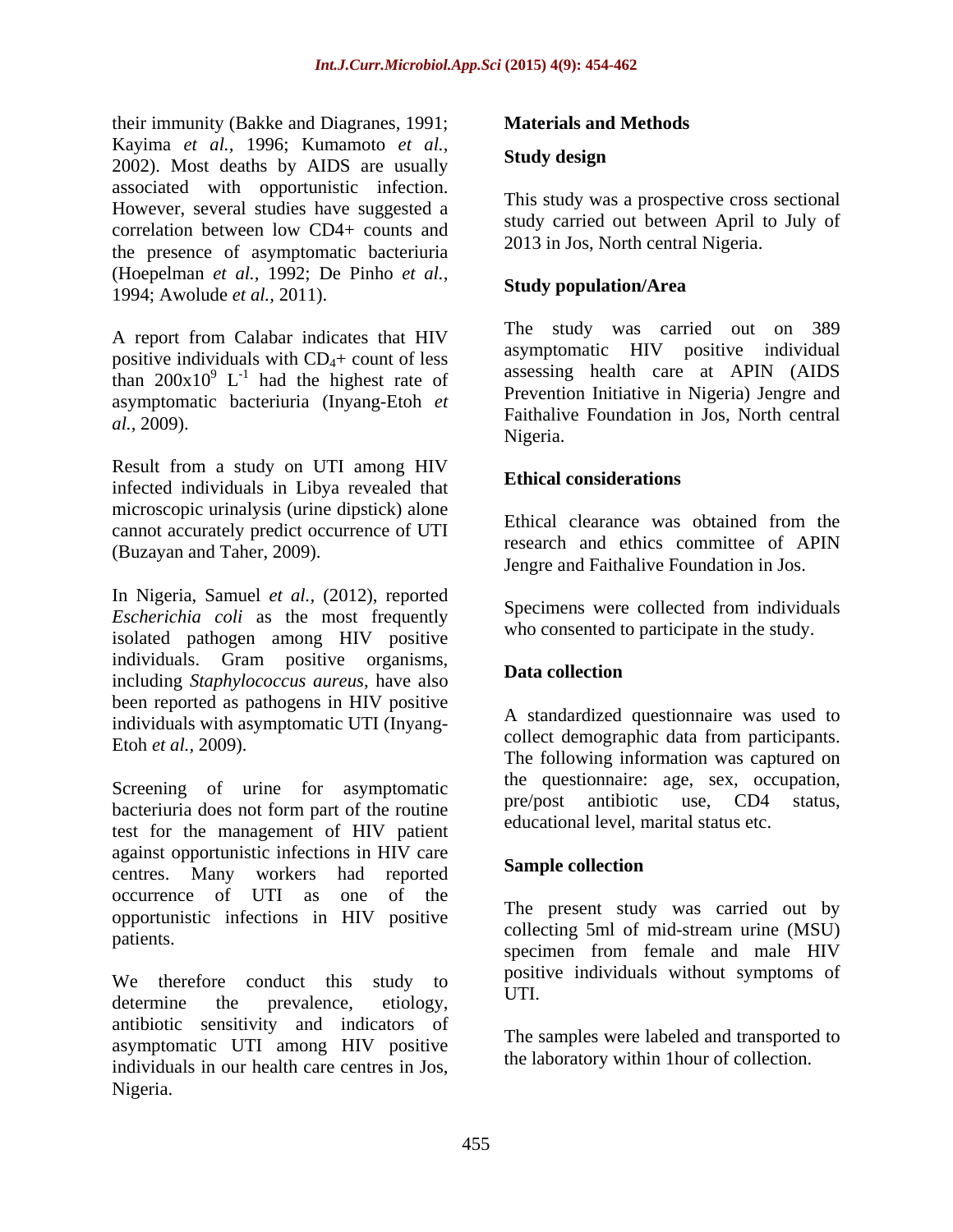An aliquot of urine specimen (0.001 ml) was streak-inoculated unto a chocolate agar and isolates were classified as susceptible and cysteine lactose electrolyte deficient (CLED) agar plates. These agar plates were incubated at  $35^{\circ}$ C for 24 hours under aerobic **Data analysis** conditions. Isolates were considered significant if there were  $\geq 10^5$  colony Data collected were analyzed by EPI info forming unit/ml (CFU/ml) with not more statistical package version 3.5.1. chi-square than one colony (Washington, 2006). Significant isolates were identified by between variables and p- values of 0.05 was colonial appearance, Gram stain reaction considered significant at 95.0% confidence and morphology and biochemical techniques (Barrow *et al.,* 2003).

Urine microscopy was carried out by centrifugation at 2500 revolution per minute Table 1 revealed the demographic

the presence of protein, nitrites, leukocytes esterase and red blood cells using COMBI 9

on isolates using disc diffusion method as recommended by Kirby and Bauer (1966). Broth suspension of the organism was made<br>by transferring colonies from plate to by transferring colonies from plate to the most frequently occurring isolates peptone water and incubated overnight at 36(48.0%), whereas *Candida albicans* is the

The inoculum was adjusted to 0.5

on the diameter of zone of inhibition, resistance.

# **Data analysis**

 $(X^2)$  was used to compare association level.

# **Results and Discussion**

(rpm) for 5minutes. The supernatant was characteristic of the study participants which poured off gently, and drop of sediment was participants include 389 HIV positive placed on a clean slide, covered with individual of all ages, 75 individuals were coverslip and examined using x10 and x40 reported to have had asymptomatic UTI objectives. Pus cells and red cells were (AUTI) giving an overall prevalence of examined and reported accordingly. 19.3%. Occurrence of infection was more in Dipstick urinalysis was carried out to detect marital status, married individual had more test strips (Macherey-Nagel, Germany). <br>
Antibiotic susceptibility test was performed  $6(75.0%)$  and  $17(16.2%)$  respectively. Table 1 revealed the demographic female subject 57(21.7%). According to prevalence of AUTI 37(13.6%) compared to the unmarried. Individuals with no formal education and those in the business category had highest occurrence of AUTI with 6(75.0%) and 17(16.2%) respectively.

 $37<sup>o</sup>C$ . Only non bacterial isolates reported in this Table 2 indicates the percentage occurrence of isolates in the study. *Escherichia coli* was study.

McFarland (McFarland, 1907). Table 3a/b depicts the predictors of UTI The McFarland standardized bacterial urine dipstick respectively. Individuals with suspension was inoculated over the surface greater than 15 pus cells in their urine of the nutrient agar plate using a sterile sediments were more likely to have UTI. swab, the surface was allowed to dry. Then Out of 33 participants who had protein in appropriate antibiotic discs (Abek Biological their urine (by urine dipstick) 16 (4.1%) had Ltd, Liverpool UK) were placed and plates positive urine culture. The relationship were overnight at incubated at 37<sup>0</sup>C. Based between other abnormal urine findings and using microscopic examination of urine and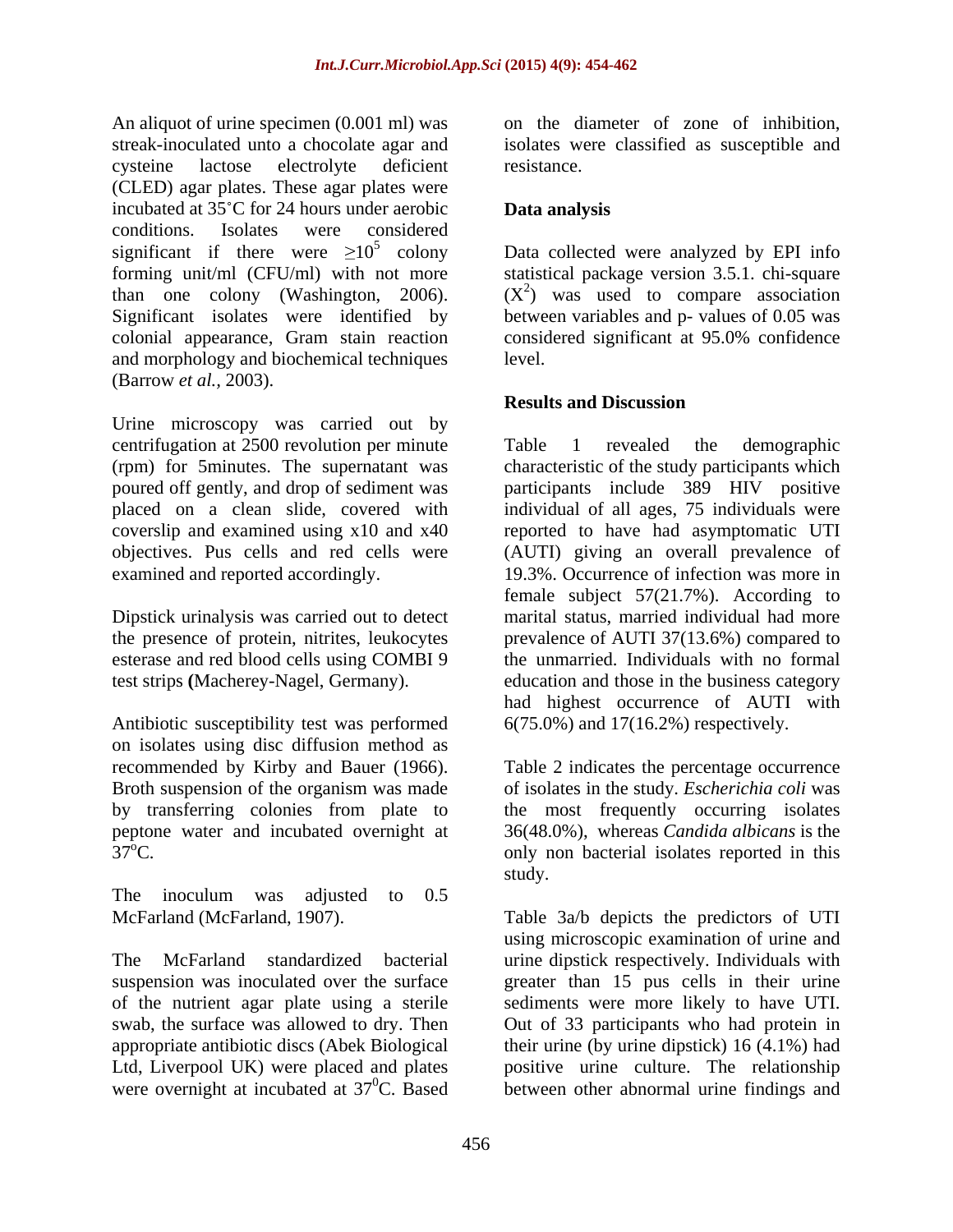The distribution of asymptomatic bacteriuria by level of  $CD<sup>+</sup><sub>4</sub>$  counts reveals that

positive cultures were in the following order individuals with range of 201–400 counts nitrite (2/2 0.5%), leucocyte esterase (4/8 had highest frequency ofUTI(26/99 26.3%) 1.0%), hematuria (4/8 1.0%). whereas the least occurrence was observed within the range of  $1-200$  counts  $(7/57)$ 12.3%) (Table 4).

| Age (year)<br>$\leq$ 1<br>$2 - 11$<br>$12 - 21$<br>$22 - 31$<br>$32 - 41$<br>$>42$<br><b>Sex</b><br>Male<br>Female<br><b>Marital status</b><br>Married<br>Single | 2<br>19<br>16  | 1(50.0)<br>0(0.0) | 0.128 |
|------------------------------------------------------------------------------------------------------------------------------------------------------------------|----------------|-------------------|-------|
|                                                                                                                                                                  |                |                   |       |
|                                                                                                                                                                  |                |                   |       |
|                                                                                                                                                                  |                |                   |       |
|                                                                                                                                                                  |                | 5(31.3)           |       |
|                                                                                                                                                                  | 98             | 23(23.5)          |       |
|                                                                                                                                                                  | 138            | 25(18.1)          |       |
|                                                                                                                                                                  | 116            | 21(18.1)          |       |
|                                                                                                                                                                  |                |                   |       |
|                                                                                                                                                                  | 126            | 18(14.3)          | 0.084 |
|                                                                                                                                                                  | 263            | 57(21.7)          |       |
|                                                                                                                                                                  |                |                   |       |
|                                                                                                                                                                  | 272            | 37(13.6)          | 0.344 |
|                                                                                                                                                                  | 112            | 12(10.7)          |       |
| Widow                                                                                                                                                            | $\overline{2}$ | 1(50.0)           |       |
| Divorced                                                                                                                                                         | $\overline{3}$ | 0(0.0)            |       |
| <b>Educational level</b>                                                                                                                                         |                |                   |       |
| Tertiary                                                                                                                                                         | 125            | 11(8.8)           | 0.008 |
| Secondary                                                                                                                                                        | 169            | 24(14.2)          |       |
| Primary                                                                                                                                                          | $87\,$         | 9(10.3)           |       |
| None                                                                                                                                                             | 8              | 6(75.0)           |       |
| Occupation                                                                                                                                                       |                |                   |       |
| <b>Business</b>                                                                                                                                                  | 105            | 17(16.2)          | 0.303 |
| Civil servant                                                                                                                                                    | 48             | 6(12.5)           |       |
| Student                                                                                                                                                          | 88             | 8(9.0)            |       |
| Farmer                                                                                                                                                           | 31             | 5(16.1)           |       |
| Driver                                                                                                                                                           | $22\,$         | 3(13.6)           |       |
| Artisan                                                                                                                                                          | 41             | 5(12.2)           |       |
| Others                                                                                                                                                           |                |                   |       |
| Total number of study participants $(N) = 389$                                                                                                                   | 54             | 3(5.5)            |       |

| <b>Table.1</b><br>Demograph<br>. characteristics $\circ^*$<br>$\sim$ $\sim$ $+$ $\sim$ $+$<br>$\sim$ ranhic $\sim$<br>charc | r study participants and occurrence of UTI |  |
|-----------------------------------------------------------------------------------------------------------------------------|--------------------------------------------|--|
|                                                                                                                             |                                            |  |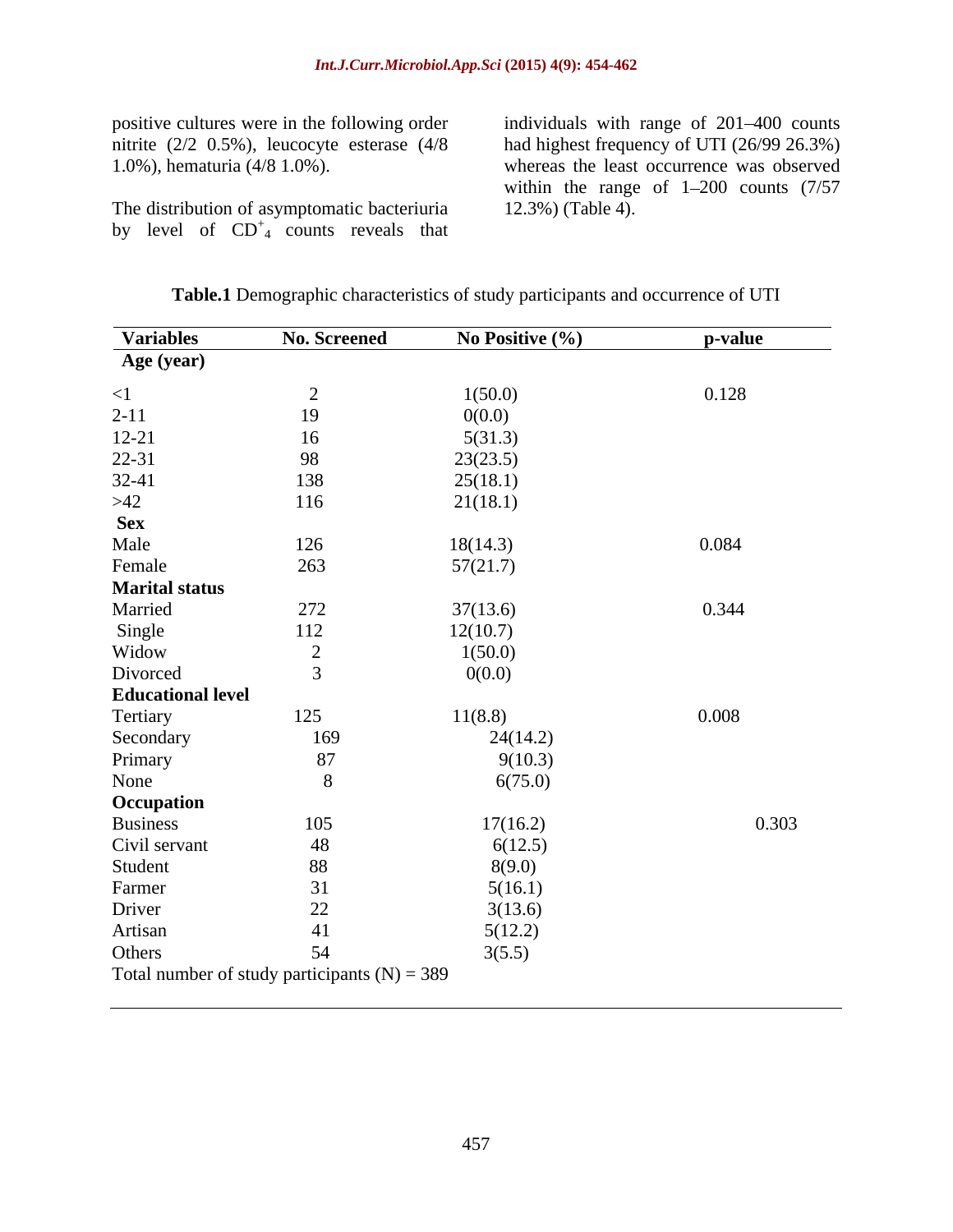**Table.2** Isolated organisms

| Organism               | Frequency $(\% )$ |
|------------------------|-------------------|
| Escherichia coli       | 36(48.0)          |
| Staphylococcus aureus  | 17(22.6)          |
| Proteus mirabilis      | 8(10.6)           |
| Pseudomonas aeruginosa | 4(5.3)            |
| Klebsiella spp.        | 2(2.6)            |
| Candida albicans       | 8(10.6)           |
|                        |                   |
| Total                  | 75(100.0)         |

**Table.3a** Abnormal urine findings (Predictors of UTI, microscopy) and occurrence of UTI

| Variable      | <b>No. Screened</b> | No. Positive $\left(\%\right)$ | p-value |
|---------------|---------------------|--------------------------------|---------|
| Pus cell(phf) |                     |                                |         |
| Nil           | 257                 | 17(6.6)                        | 0.000   |
| $0 - 2$       | 50                  | 7(14.0)                        |         |
| $3 - 5$       | 26                  | 12(46.2)                       |         |
| $6 - 8$       | 13                  | 8(61.5)                        |         |
| $9 - 15$      | 13                  | 9(69.2)                        |         |
| $>15$         | 30                  | 22(73.3)                       |         |
| Pyuria        | 132                 | 58(43.9)                       |         |

phf: per high field

**Table.3b** Abnormal urine findings (Predictors of UTI using dipstick) and occurrence of UTI

| <b>Variable</b>    |    | <b>No. Positive No. Negative</b> | No. Positive culture $(\% )$ | p-value                                                |
|--------------------|----|----------------------------------|------------------------------|--------------------------------------------------------|
| Protein            | 33 | 356                              | 16(4.1)                      | $\begin{array}{c} 0.000 \\ 0.037 \\ 0.048 \end{array}$ |
| <b>Nitrite</b>     |    | 387                              | 2(0.5)                       |                                                        |
| Leucocyte          |    | 381                              | 4(1.0)                       |                                                        |
|                    |    |                                  |                              |                                                        |
| esterase<br>Blood/ |    | 381                              | 4(1.0)                       | 0.048                                                  |
| hematuria          |    |                                  |                              |                                                        |
| Total              | 51 | 338                              | 26(6.7)                      |                                                        |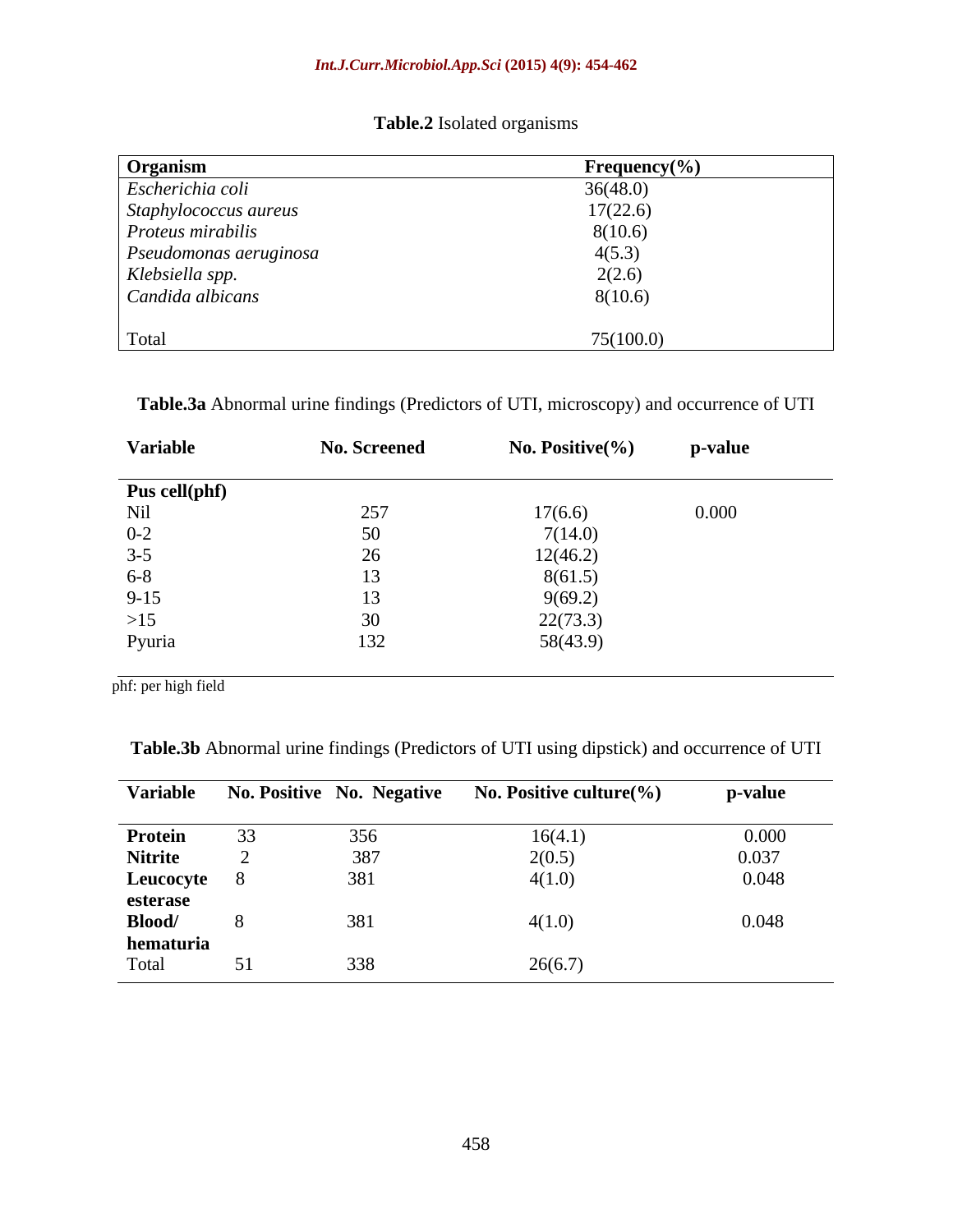| CD4 counts $(x109/L)$ | <b>No. Screened</b> | No. Positive culture $(\% )$ | p-value |
|-----------------------|---------------------|------------------------------|---------|
| $1 - 200$             | ັ≀                  | 7(12.3)                      | 0.248   |
| 201-400               | 99                  | 26(26.3)                     |         |
| 401-600               | 84                  | 18(21.4)                     |         |
| 601-800               | 64                  | 9(14.1)                      |         |
| 801-1000              | 39                  | 6(15.4)                      |         |
| >1000                 | 46                  | 9(19.6)                      |         |
| Total                 | 389                 | 75(19.3)                     |         |

**Table.4** Distribution of asymptomatic bacteriuria (UTI) by level of CD4 counts

**Table.5** Antibiotic sensitivity pattern bacterial isolates

| Organism                                                                 | No. of            |    |                                                                             |                                                                                                       |                                                          |     |     |            |                                                                                                        |
|--------------------------------------------------------------------------|-------------------|----|-----------------------------------------------------------------------------|-------------------------------------------------------------------------------------------------------|----------------------------------------------------------|-----|-----|------------|--------------------------------------------------------------------------------------------------------|
|                                                                          |                   |    | organisms isolated SXT CPX                                                  | AMP AU                                                                                                | CN                                                       | PEF | OFX | <b>CEP</b> | NIT                                                                                                    |
| Escherichia coli                                                         |                   | 36 |                                                                             | 22(61.1) 34(94.4) 3(8.3) 20(55.6) 33(91.7) 27(75.0) 35(97.2) 32(88.9) 25(69.4) 18(50.0                |                                                          |     |     |            |                                                                                                        |
| Staphylococcus aureus                                                    |                   | 17 |                                                                             | $10(58.8)$ $15(88.8)$ $3(17.7)$ $5(29.4)$ $13(76.5)$ $9(53.0)$ $4(23.5)$ $15(88.2)$ $0(0.0)$ $1(5.9)$ |                                                          |     |     |            |                                                                                                        |
| Proteus mirabilis                                                        |                   | 8  |                                                                             |                                                                                                       |                                                          |     |     |            | $6(75.0)$ $7(87.5)$ $1(12.5)$ $6(75.0)$ $7(87.5)$ $7(87.5)$ $8(100.0)$ $7(87.5)$ $7(87.5)$ $4(50.0)$   |
| Pseudomonas aeruginosa 4                                                 |                   |    | 0(0.0)                                                                      | $3(75.0)$ $0(0.0)$ $0(0.0)$ $2(50.0)$ $1(25.0)$ $2(50.0)$ $2(50.0)$ $1(25.0)$                         |                                                          |     |     |            | 1(25.0)                                                                                                |
| Klebsiella spp.                                                          |                   |    |                                                                             |                                                                                                       |                                                          |     |     |            | $1(50.0)$ $2(100.0)$ $1(50.0)$ $0(0.0)$ $2(100.0)$ $1(50.0)$ $2(100.0)$ $2(100.0)$ $1(50.0)$ $1(50.0)$ |
| Total                                                                    |                   | 67 |                                                                             |                                                                                                       |                                                          |     |     |            | 39(58.2) 61(91.0) 8(11.9) 31(46.3) 57(85.1) 45(67.2) 51(76.1) 58(86.6) 34(50.8) 25(37.3)               |
| <b>KEY</b><br>Septrin 30µg<br>Ciprofloxacin10 µg CPX<br>Ampicillin 30 µg | <b>SXT</b><br>AMP |    | Gentamcin $10 \mu g$ CN<br>Pefloxacin 10 µg PEF<br>Ofloxacin $10 \mu g$ OFX |                                                                                                       | Ceporex $10 \mu g$ CEP<br>Nitrofurantoin $200 \mu g$ NIT |     |     |            |                                                                                                        |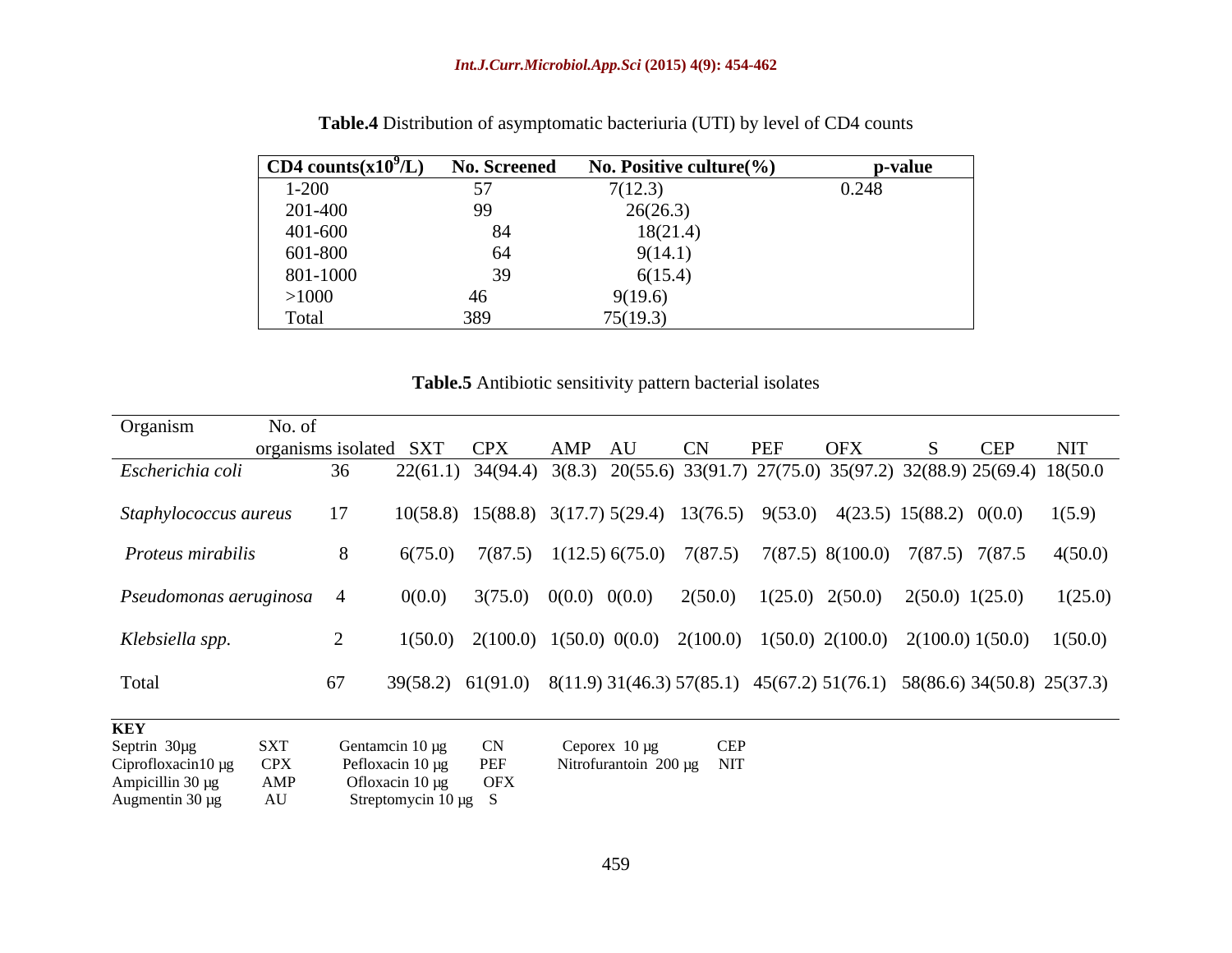least resistance to ciprofloxacin (61/67 asymptomatic UTI in HIV positive

However, our prevalence was lower than the Also, nitrite, leucocyte esterase and findings of Jombo *et al.* (2005) who hematuria were also noted to be predictors reported 24% in Jos and Inyang-etoh *et al.* (2009) who reported (25.3%) from Calabar. Subjects within the age group of less than 1year had the highest prevalence  $1(50.0\%)$ , this could be due to sampling error as the observed among participants with CD4+ number of subjects in this category were count range  $201-400x10^{9}$  /L (26.3%). There few. Several reports have indicated that was no statistically significant association females are more prone to having UTIs than between occurrence of infection and level of males (Samuel *et al.,* 2012; Omoregie *et al.,* CD4+ count (p>0.05; p=0.248). This agrees 2009). The reason for high prevalence with a report from Benin, Nigeria among female may be connected with the (Omoregie and Eghafona, 2009). But this anatomical structure of female genitalia contradicts the work of Inyang etoh *et al.* (short and wider urethra) and the proximity (2009) and Hoepelman *et al.* (1992) who of female genitalia to the anal region. The noted highest occurrence at CD4+ count 1 high prevalence among the widow 50.0%  $200 \times 10^{9}$  /L  $(92.3\%)$  and  $(30\%)$ was due to sampling error as only two respectively. individuals were screened. The married had phenomenon of frequent UTIs during early was observed among individual who antibiotics. attended tertiary education, this shows that education improve awareness to risk of Asymptomatic urinary tract infection is infection of the urinary tract. Bacterial prevalent among HIV positive individuals isolates in this study were predominantly gram negative organism with *Escherichia*  could be predicted by nitrite, leucocyte *coli* showing the highest prevalence, this is similar to other reports in Nigeria (Bigwan

Table 5 shows the antibiotic susceptibility and Wakjissa, 2013; Samuel *et al.,* 2012; pattern of the isolated uropathogens. We Jombo *et al.,* 2005). Conversely, Inyang observed that isolates exhibit highest etoh *et al.,* (2009) reported *Staphylococcus*  resistance to ampicillin (8/67 11.9%) and *aureus* as the preponderant bacteria in 91.0%). *Pseudomonas aeruginosa* exhibit individuals. The frequency of pyuria multidrug resistance to most of the antibiotic (microscopy) and positive culture was used. (58/132 43.9%), this suggest that individuals asymptomatic UTI in HIV positive with pyuria are more likely to have UTI. of UTI this is in tandem with a report from Tanzania (Francis *et al.,* 2013).

> The highest occurrence of UTI was also  $/L \; (26.3\%)$ . There 200 x10<sup>9</sup> /L (92.3%) and (30%)  $\frac{9}{1}$  (0.2.20%) and (2.00%)  $/L$  (92.3%) and (30%) respectively.

a higher occurrence compared to the singles High resistance of isolated bacteria to 13.6% and 10.7% in that order. This is in ampicillin and sensitivity to ciprofloxacin tandem with the report Nicolle (2008) from Canada who associated high prevalence report of Samuel *et al.* (2012) from Benin, among the married with the term honey Nigeria, Msaki *et al.* (2012) and Festo *et al.* moon cystitis which is defined as the (2011) in north-western Tanzania. These marriage. Based on occupation UTI was primary health care level and are easily more common among the Business class accessed from local chemists without than others. A low incidence rate of 8.8% prescriptions, resulting in irrational use of was noted, this is in consonance with the antibiotics are widely available at the antibiotics.

> accessing health facilities in Jos, and UTI esterase and hematuria positive dipstick test. The commonest isolates were *E coli* and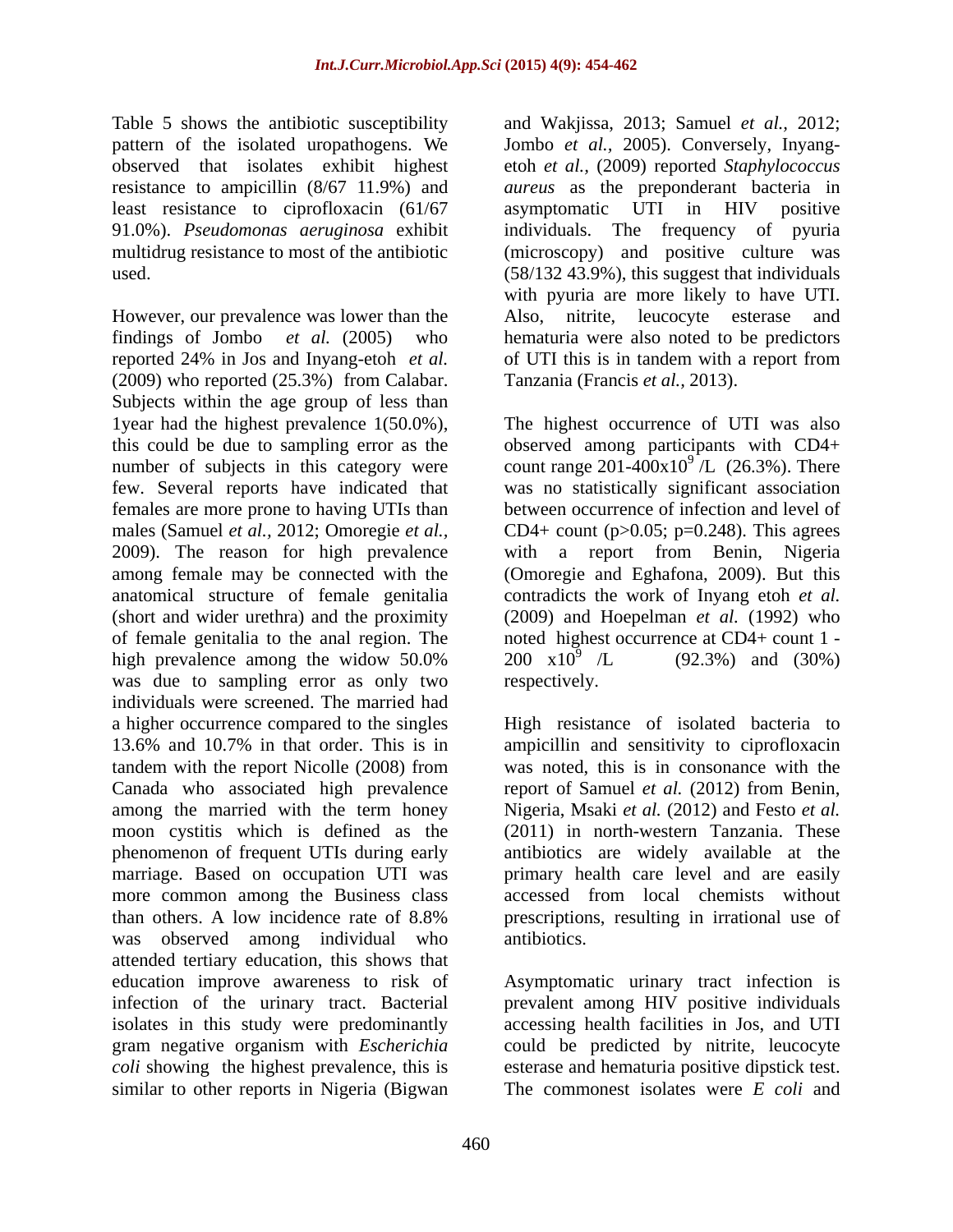*Staphylococcus aureus* which had a high resistance to ampicillin. There is need to positive individual for asymptomatic UTI.

- Awolude, O.A., Adesina, O.A, Oladokun, A., Mutiu, W.B., and Adewole, I.F. women. Virulence. Pp. 130–3.
- Bakke, A., Digranes A. 1991. Bacteriuria in intermittent catheterization. *J. Infect.*
- Barrow GI, Feltham RKA. 2003. Cowan and Steel's Manual for Identification of Medical Bacteria (Third Edition). Cambridge: Cambridge University
- standardized single disk method. *Am.*
- Prevalence of urinary tract infections among HIV patients attending a non -governmental health facility in Jos,
- Buzayan, M. M., Taher. I. (2009). Urinary antiection among patients with the tract infection among HIV infected acquired immunodeficiency tract infection among HIV-infected
- De Pinho, A.M., Lopes, G.S., Ramos-Filho, C.F., Santos, Oda R., De Oliveira, M.P. (1994). Urinary tract infection in men with AIDs. *Genitourinary*
- Forster, G.F. 1995. Incidence of profile. *J. Micr*<br>symptomatic urinary tract infections  $3(6)$ : 153–159. symptomatic urinary tract infections in HIV, Mills incidence and infections in patient infected with bacteriuria among diabetics

immunodeficiency virus. *Clin. Infect. Dis., 25: 318-320.* 

- stress the importance of screening HIV Festo F, Hokororo A, Kidenya BR, Mshana **References** attending at Bugando Medical Centre SE(2011). Predictors of Urinary tract infection among febrile children Northwestern, Tanzania. *Arch. Clin. Microbiol.,* 2(5:2): 3823/239.
	- (2011). Asymptomatic bacteriuria and Fataki, Samuel Y. Maselle, 2013.<br>among HIV positive pregnant and Aetiology, antimicrobial among HIV positive pregnant Aetiology, antimicrobial patients treated with clean **under-fives at Muhimbili National** *Dis.,* 23: 577–582. *Afr. J. Microbiol. Res.,*  $/(12)$ : 1029– Francis Fredrick, Joel M. Francis, Maulidi Fataki, Samuel Y. Maselle, 2013. Aetiology, antimicrobial susceptibility and predictors of urinary tract infection among febrile under-fives at Muhimbili National Hospital, Dares Salaam-Tanzania. *Afr. J. Microbiol. Res.,* 7(12): 1029 1034.
- Press. Bauer, A. W., Kirby W. M. M., Sherris J. C.,<br>
Turck M. 1966 Antibiotic *International Conference on. AIDS*, Turck M. 1966. Antibiotic *International Conference on AIDS*, susceptibility testing by a  $Vol. 6$ , No. 2, (Feb 1992), Pp.  $1/9-$ Hoepelman, A. I., Buren, M., van den Broek, J., Borleffs, J.C. 1992. Bacteriuria in men infected with status (CD4+ cell count). *International Conference on. AIDS*, Vol. 6, No. 2, (Feb 1992), Pp. <sup>179</sup> 184.
- *J. Clin. Pathol.,* 36: 493 496. Inyang-Etoh, P.C., Udofia, G.C., Alaribe, Bigwan, E. I., Wakjissa, F. D. 2013. A.A.A., Udonwa N.E. 2009. A.A.A., Udonwa N.E. 2009. Asymptomatic bacteriuria in patients on antiretroviral drug therapy in Calabar. *J. Med. Sci.*, 9: 270–275.
	- Plateau State, Nigeria. *Int. J.* Jombo, G.T., Egah, D.Z., Ayeni, J.A. 2005.<br>Biomed Adv Res. 4(8) Bacteriology of urinary tract *Biomed. Adv. Res.*, 4(8). **Bacteriology** of urinary tract<br> **p M M** Taber I (2009) Urinary **and indection** among patients with patients. *Libyan J. Infect. Dis.*, 3(2). syndrome in Jos, N<br>ho A M I opes G S Ramos-Filho *Med.*, 14(4): 422–4. Jombo, G.T., Egah, D.Z., Ayeni, J.A. 2005. Bacteriology of urinary tract infection among patients with acquired immunodeficiency syndrome in Jos, Nigeria. *Niger. J. Med.*, 14(4): 422–4.
- *Med. J.,* 70: 30–34. Evans, K.J., McOwan, A., Hillman, R.J., and antimicrobial susceptibility Jombo, G.T.A., Emanghe, U.E., Amefule, E.N., Damen, J.G. 2011. Urinary tract infections at a Nigerian university hospital: Causes, patterns and antimicrobial susceptibility profile. *J. Microbiol. Antimicrobials,*  $3(6)$ : 153–159.
	- epidemiology of nosocomial Njenga, E. 1996. Asymptomatic Kayima, J.K., Otieno, L.S., Twahir, A., bacteriuria among diabetics